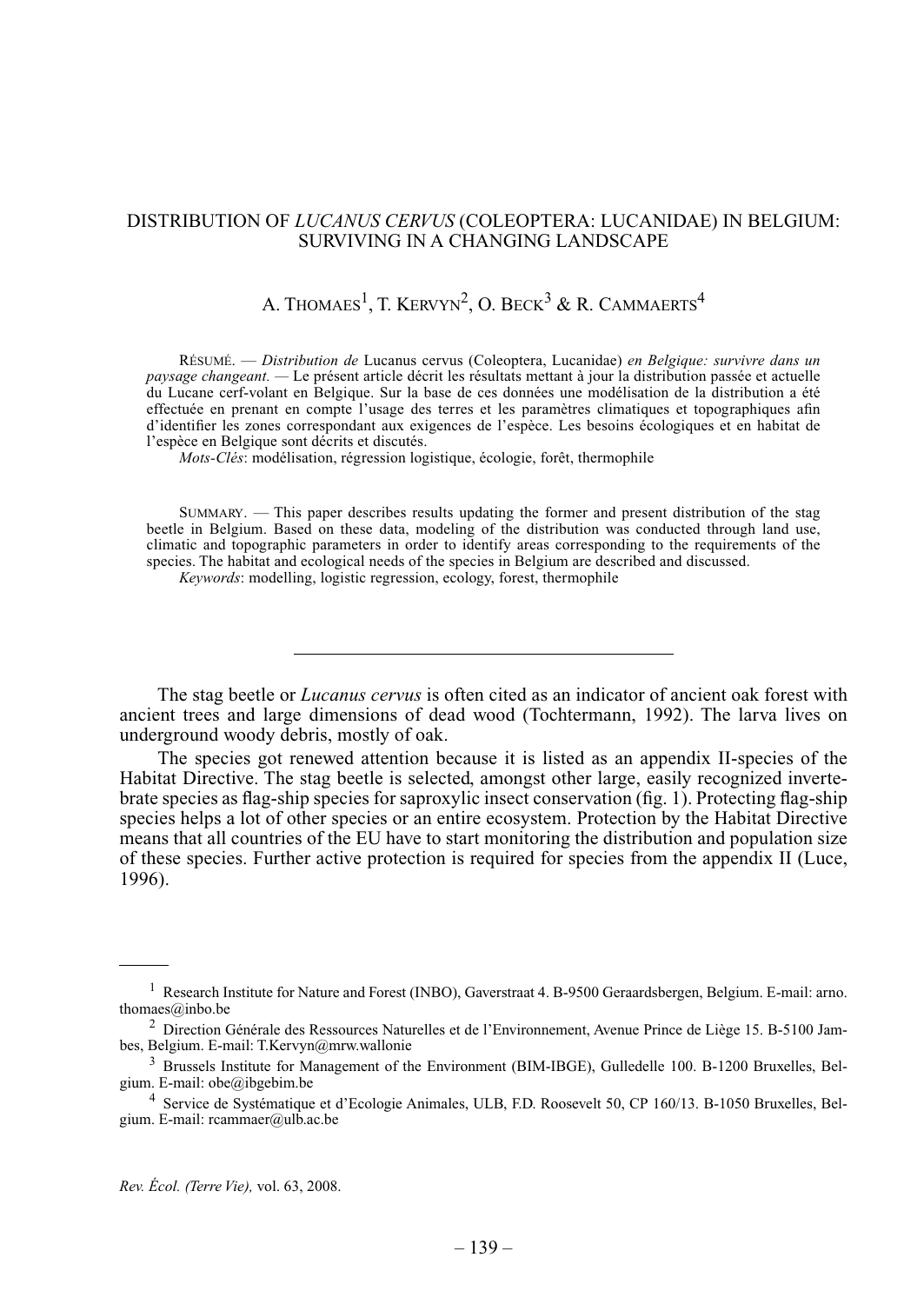

Figure 1. — The male Stag beetle (left) is more easily recognized by the broad public than the female (right).

# Material and Methods

The methods used to collect records of stag beetle in Belgium are: (1) literature and collections; (2) advertisements and flyers and (3) field work. In a first phase, historic reports in literature were gathered and beetles in the collections of the Royal Belgian Institute of Natural Sciences (KBIN-IRSNB) and the zoological museums of the Universities of Liège, Ghent and Brussels, as well as in different private collections were looked up.

Secondly, enquiries were published in different journals concerned with nature conservation, amateur entomology and local newspapers in towns where historic localities were known. Flyers were posted to houses nearby historic localities. This kind of public survey is also done in other countries (Great Britain – Smith, 2003, the Netherlands – Smit, 2004) and proves to be a good method for stag beetle. All responses were checked. Many replies proved to be other species, often Rhinoceros beetle (*Oryctes nasicornis*). Finally some field work was conducted, to check some doubtful responses and to find out where the exact breeding site was.

To build a distribution model for the stag beetle in Belgium the actual (1974-2005) and detailed distribution data based on 5\*5 km UTM squares was used. Biogeographical regions without stag beetle observations were excluded from the dataset. For the absence data we used the UTM squares that were in biogeographical regions with stag beetle and at least 10 km from any known place with stag beetle (actual or historic). The absence-presence data set was divided into a training set (70%) and a validation set (30%), and this was repeated 10 times. Tree types of 'environmental'data were collected: (1) land use data were derived from the Belgian Corine Land Cover vector map (CEC, 1994), (2) topographic variables were derived from a digital elevation model for Belgium (20 m resolution, National Geographical Institute) and (3) climate point data were made available by the Royal Meteorological Institute of Belgium for the period 1996-2001 (see Maes *et al.*, 2003 for a detailed description of the environmental data).

First a statistical model was tried with stepwise forward logistic regression to the 10 training sets. The variable that accounted for the largest reduction in deviance was incorporated into the model. Next, all the remaining variables were tested until inclusion was no longer significant. At each step, all previously entered variables were tested for their significance and removed from the model if they were no longer significant. Model efficiency was tested by plotting receiver-operating curves (ROC, Fielding & Bell, 1997). For each model, the area under the curve (AUC) was calculated for the evaluation set within the area and for the complete data set of the other areas. AUC values express model accuracy independent of the threshold used (Fielding & Bell, 1997). Values between 0.5 – 0.7 are considered poor, between 0.7- 0.8 acceptable, between 0.8 – 0.9 excellent and > 0.9 outstanding (Hosmer & Lemeshow, 2000).

In the ecological model the used variables were decided taking the ecological behaviour of the beetle into account. Therefore, proportion of urban area, proportion of mixed and deciduous forest, range in altitude (difference between highest and lowest point in the grid cell) and mean temperature were put in this model.

#### **RESULTS**

### PAST AND PRESENT DISTRIBUTION

A total of 364 stag beetle observations in Belgium were collected. The investigation resulted in a quite complete distribution map of the past and current distribution of the stag beetle (Fig. 2).

The oldest data were mostly obtained from literature and collections and were often not very accurate about the location. In most cases only the village was known. The data from 1974-1990 mostly concern reported observations and collections. The actual data 1990-2005 consists in fieldwork and reported observations.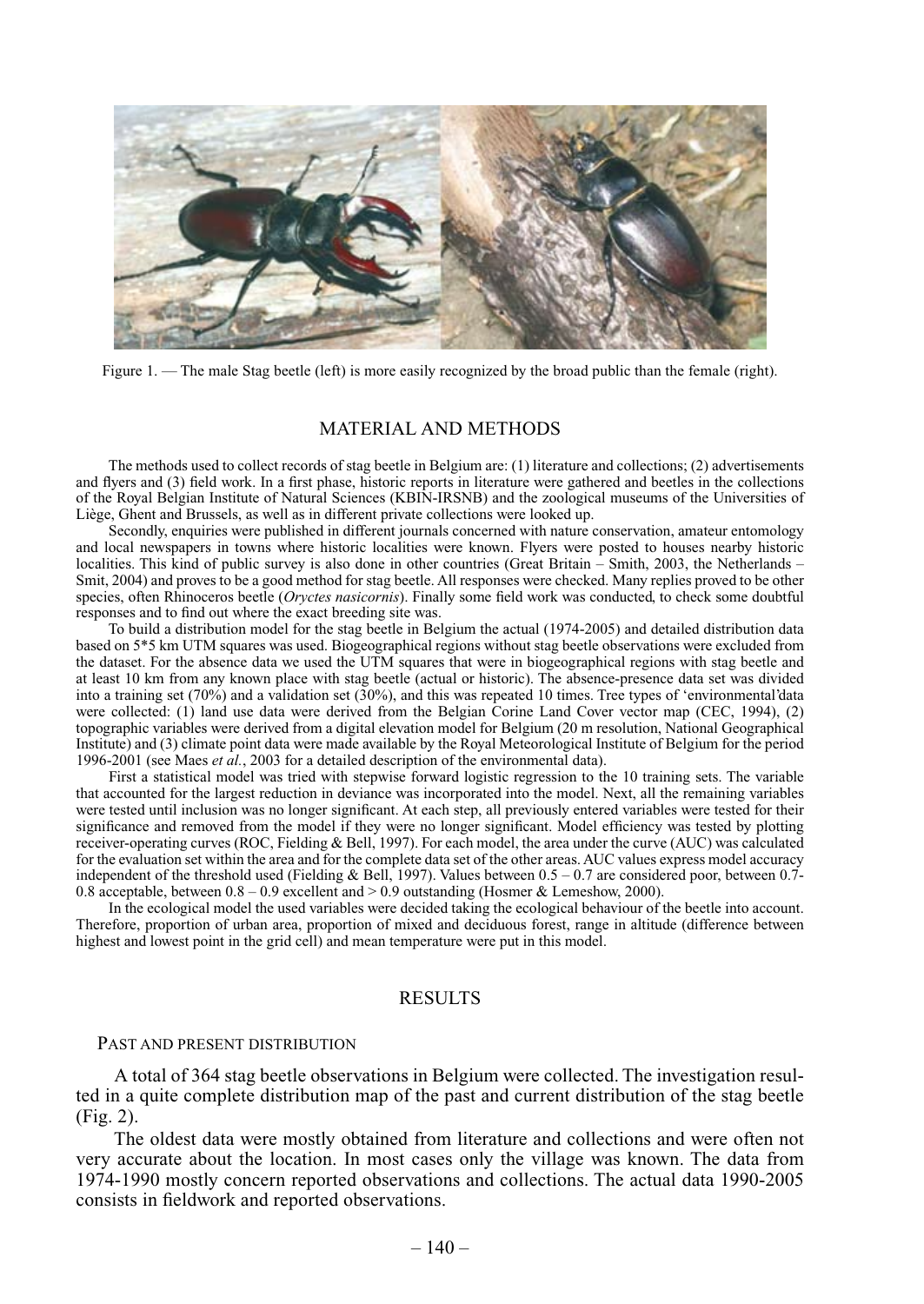

Figure 2. — Distribution of Stag beetle in Belgium. Top left: 1872 to 1973; top right: 1974 to 1990 and bottom left: 1991 to 2005.

For some of the 'historic'stag beetle populations there were no actual records. Other populations appeared to be new, but were probably formerly unrecorded localities. For three biogeographic regions, the dunes, the polders and sandloam plain, in the west of Belgium, there were no records, presumably because of the lack of suitable habitat. These ecoregions, with clay rich soils, are the lowest and most flat part of Belgium.

The stag beetle distribution can further be described by a concentration of records near major towns like Brussels and Liège and a lot of records near river valleys in the low mountainous region (Fig. 2).

A lot of sites were located outside the forest or at the forest edge. Some sites were located at old orchards which have a lot of dead and half-dead standard trees (mainly *Malus sylvestris*  and *Prunus* spp.). Other localities were steep afforested slopes, wooden edges, parks and hollow ways. These locations were all found on southern exposed slopes and mainly within the larger range of a greater forest. These habitats were often small remnants of historic forests.

There were also a lot of localities within forest. But on loamy soils, stag beetle was more often found in small habitats nearby the forest. On these soils the coppiced oak forests were converted in the former centuries to high forests, dominated by beech. In these forests dead wood is rare and stands are dense and dark. At the same time, other parts of the forest were claimed for agricultural use and deforested, leaving only small steep forest remnants. In these remnants stag beetle was able to survive. On the other hand, on sandy soils stag beetle was more often found within the forest, but these forests were afforested heath or converted coppice and are now dominated by oak, birch and Scotch pine. This type of forest is more open and the ground is more exposed to sun.

In the Brussels surroundings, different breeding sites were found inside an open urban area, in the locality of Boitsfort. Most of them are more or less man-made habitats. The rue des Trois Tilleuls, where stag beetle is abundant, is probably their original location. It is a steep slope, which already existed some centuries ago and which is bordered with oaks and other trees. In nearby roads, stag beetles larvae are living in 30-40 cm thick dead stems of Japanese cherries. At a 20 m long school entrance, the larvae live in oak timber used to protect a slope from erosion. At this site, a capture-recapture study enabled to mark 190 males, the expected total being probably 300 during a time span of about one month (more details in Cammaerts, in prep.). Larvae were also found under stem parts of a lime tree.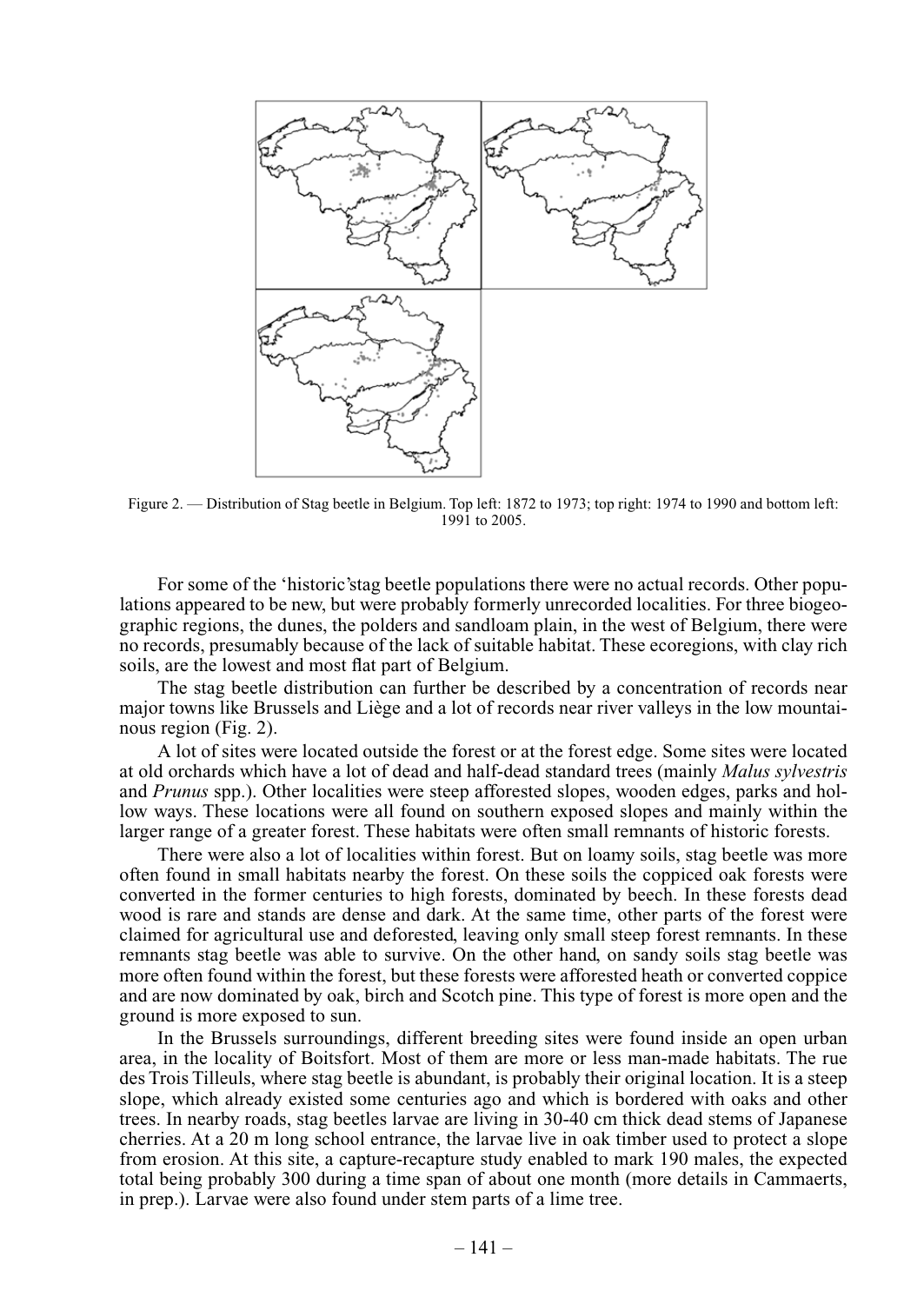#### **MODELING**

With the exclusion of the three biogeographic regions (the dunes, polders and sandloam plain), the dataset comprise 356 5\*5 km UTM squares.

The statistical models from the 10 training sets were acceptable (AUC 0.7 - 0.8) or excellent  $(AUC 0.8 - 0.9)$ . All models used the same four parameters but not always in the same order:

- proportion of urbanized area,
- proportion of coniferous forest,
- altitude,
- mean temperature.

Some models used a fifth or sixth parameter.

The four parameters always have a positive relation, which means that the higher the parameter the higher the probability to find stag beetles. Some of these parameters have no direct relation with the habitat requirements of the stag beetle, like proportion of coniferous forest and altitude but these parameters were highly correlated to other parameters, other forest types and range in altitude respectively. For this reason ecological models were tried out.

The ecological models from the 10 training sets resulted in even better models, ranging from acceptable (AUC  $0.7 - 0.8$ ) to outstanding (AUC  $> 0.9$ ) models. The different variables had a positive relation. The elevation range had the strongest impact, directly followed by the proportion of mixed and deciduous forest. The other two factors had a rather small impact.

Based on the model a prediction map can be build where each UTM square is given the value of the model (0 till 1). When this value exceeds the breaking value there is a high chance of having stag beetle present or having at least the habitat for it (Fig. 3). Historic localities of stag beetle often lie within areas of high potential in spite of the fact that they were not used to build the model.



Figure 3. — Prediction map for presence of stag beetle based on the best ecological model (lowest AUC). Large dots have a high chance of stag beetle being present ( $p>=0.5$ ) and small dots have a medium chance (0.25= $\leq p \leq 0.5$ ).

#### Discussion and Conclusions

Because of the simultaneous requirements of humid dead wood and fast upwarming ground, the stag beetle is not an excellent flagship species for the sole dead wood in forests. The different approaches point out that stag beetle chooses mostly southern exposed and light rich habitat with a warm microclimate. Stag beetle occurs in Belgium in the first place as an indicator of thermophilous areas with fast upwarming grounds. Elements that lead to the gen-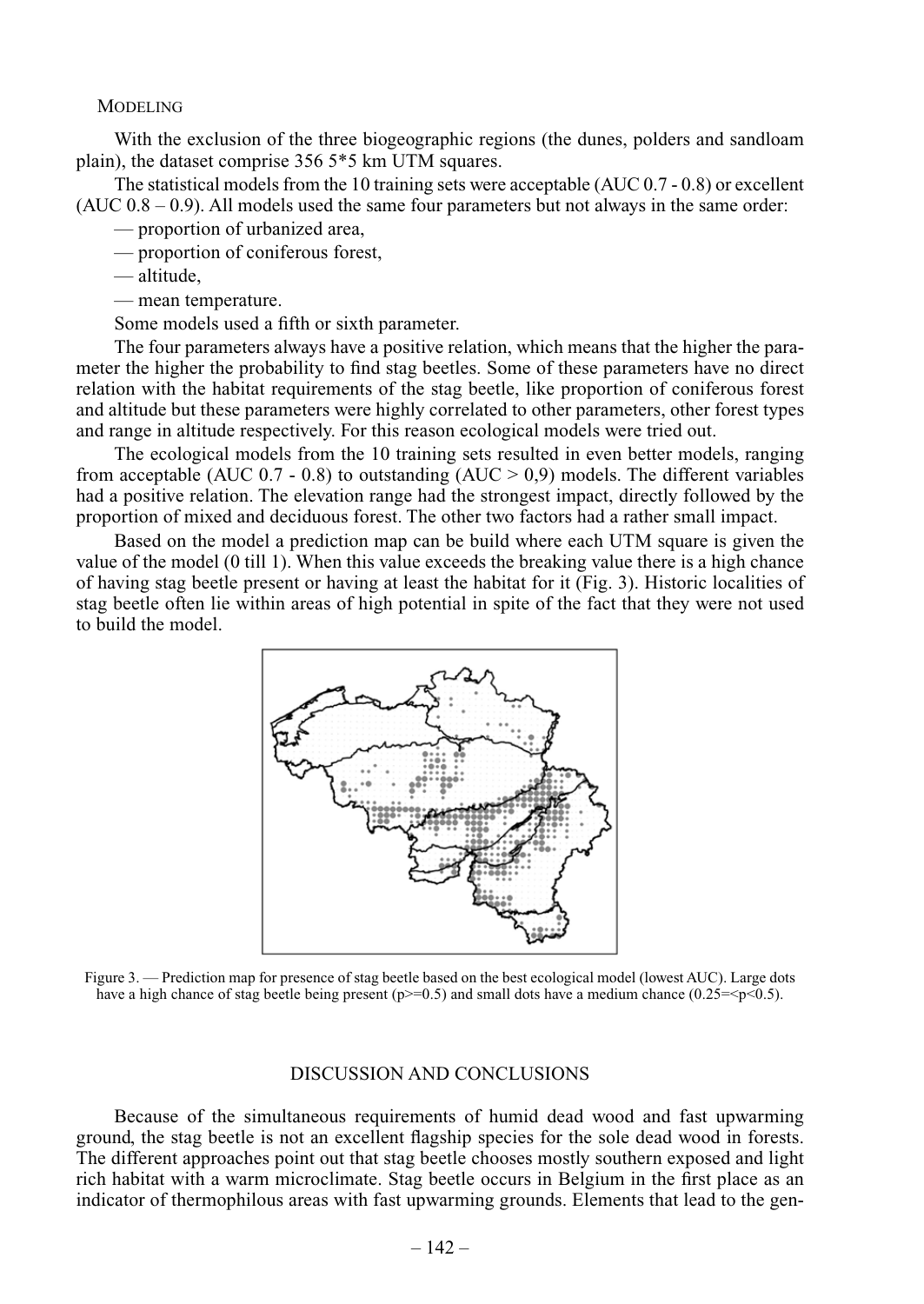eral conclusion that stag beetle is a thermophilous species are also found by Whitehead (1993), Pratt (2000), Napier (2003) and Hawes (2004).

Probably forests were the main habitat in the past. These forests however were much more open then the present production forests. Present populations are still found near larger forests because of the small colonization capacity of the species (Rink & Sinsch, 2006, 2007). This makes the species dependent of a continuity of dead wood on one location over historic times. This is the main reason why forest cover is important for explaining the distribution on macroscale.

On a small scale old orchards, broadleaved forest edges and steep afforested slopes (cf. Napier, 2003) form the most important habitat and populations can survive here for long times. These habitats are often remnants of historic larger forests. On the loamy soils, stag beetle is more often found outside the forest. On sandy soils were the ground warms up faster and forests are more open forest habitat is possibly more important then in the loamy areas.

The distribution pattern of the stag beetle can very easily be explained by a simple model with only a few parameters with clear ecological importance. More complex models with more explaining variables are given in Thomaes *et al.*, in prep. Stag beetles occur in squares with lots of forests, urbanization (cf. Pratt 2000; Sprecher-Uebersax, 2003; Hawes, 2004), range in altitude and warm temperature. The forests are discussed above. The three other factors refer to thermophilic character of the species. Urban areas are generally warmer but could also be important for the historic protection of old trees and dead wood as a romantic landscape which started in parks and gardens near city's (Sprecher-Uebersax, 2003). Broad river valleys often combine factors like urbanization, large range in elevation and warm temperature which explains there importance for the species.

Old orchards, broadleaved forest edges and steep afforested slopes where stag beetles are still present, disappear because of agriculture and forestry intensification and urbanization. In the meantime there is more attention for getting more open forests with more dead wood. A challenging question is whether the stag beetle will be able to recolonize these nearby forests while its present habitats are disappearing (Fig. 4). Therefore monitoring and active protection of the species (cf. Mendez, 2002) is needed.



Figure 4. — An experiment in which oak timber with larvae from the school in Boitforts is moved to a nearby park to see if transplanting is possible.

### Acknowledgements

Authors are grateful towards all the volunteers and local observers who kindly forwarded their observations; and to the Royal Belgian Institute of Natural Sciences (KBIN-IRSNB), the zoological museums of the Universities of Liège, Ghent and Brussels for providing specimens and data from their collections.